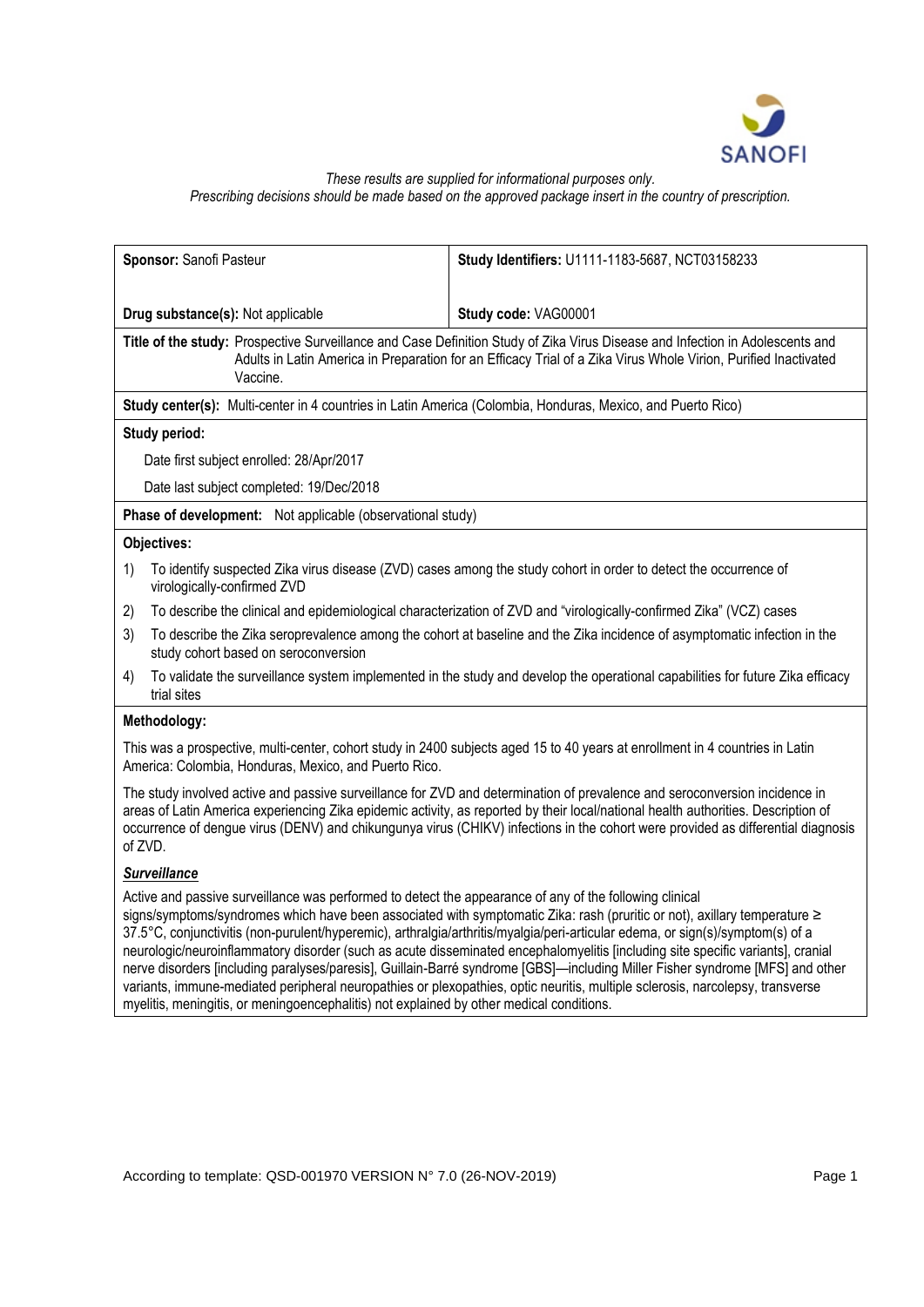

## *Blood/Urine Sampling*

All enrolled subjects provided blood samples at enrollment (Day 0) and at the end of the study (Day 365) to be tested for Zika virus (ZIKV) anti-nonstructural protein 1 (NS1) antibodies (and possibly anti-ZIKV and anti-DENV neutralizing antibodies).

Study participants with any of the signs/symptoms provided a blood sample within 7 days of the onset of signs/symptoms and blood and urine samples 7 to 14 days later\*. These samples were taken for detection of ZIKV ribonucleic acid (RNA) by reverse transcription polymerase chain reaction (RT PCR). Any samples testing positive for ZIKV by RT PCR was defined as VCZ cases. Acute blood samples were also tested for DENV and CHIKV RNA as a differential diagnosis of interest. The acute and convalescent serum samples of subjects with signs/symptoms of a neurologic/neuroinflammatory disorder were additionally tested for anti- ZIKV NS1 antibodies.\* Acute blood samples and convalescent blood and urine samples for all suspected ZVD cases should have been collected within the pre-specified timeframe described above. If this could not be accomplished, these samples were still to be obtained and sent for testing as soon as possible thereafter.

In addition, a blood sample was taken at the enrollment visit and a year after enrollment to determine the seroprevalence of Zika and the incidence of seroconversion\* at the end of the 1-year follow-up in the study cohort, defined as the presence of anti-ZIKV NS1 antibodies in subjects who were seronegative at enrollment. Day 0 and Day 365 blood samples were also tested for anti-ZIKV neutralizing antibodies measured by microneutralization (MN) assay. These blood samples were additionally tested for anti-DENV in an effort to descriptively assess cross-reacting antibody responses and the possible effect of immunological experience with other flaviviruses on the immune response to ZIKV.

\*Seroconversion: Subjects with Zika NS1 titers <10f at baseline (seronegative), who had Zika NS1 titers >10f post-baseline by Zika anti-NS1 assay or subjects with Zika NS1 titers <10f at baseline (seronegative), who had MN titers >100 post-baseline.

f: A titer >10 (minimum sample dilution) was considered to be the assay threshold for positive

### *Safety*

Any serious adverse event (SAE) assessed as related to a study procedure by the investigator was reported to the Sponsor.

| <b>Number of subjects:</b> | Planned: 2400                          |
|----------------------------|----------------------------------------|
|                            | Enrolled: 2400                         |
|                            | Completed: 2188                        |
| Evaluated:                 | Surveillance and case definition: 2400 |

#### **Diagnosis and criteria for inclusion:**

An individual must have fulfilled *all* of the following criteria in order to be eligible for study enrollment:

- 1) Aged 15 to 40 years on the day of inclusion, currently residing in the site zone, and planning to continue to reside in the site zone for the duration of the study
- 2) For subjects under the age of majority on the day of inclusion: the assent form (AF) has been signed and dated by the subject (if required by local regulations), and the informed consent form (ICF) has been signed and dated by the parent(s) or legal guardian(s).

For subjects at or over the age of majority on the day of inclusion: the ICF has been signed and dated.

- 3) Subject (and parent/guardian if subject was under the age of majority) able to attend all scheduled visits and to comply with all study procedures
- 4) In good health, based on medical history and physical examination

**Study treatments:** Not applicable

**Duration of observation:** 1 year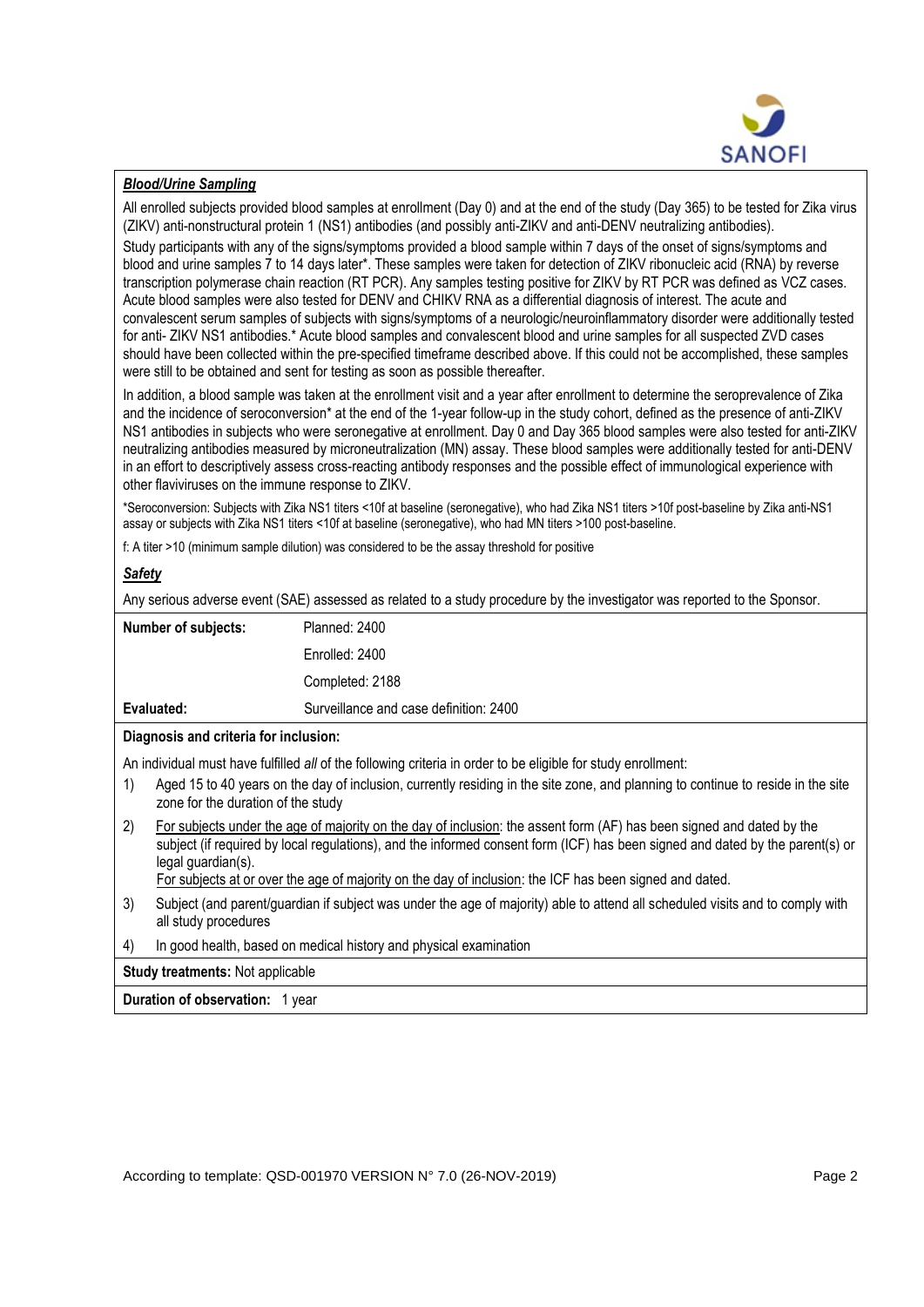

## **Criteria for evaluation:**

- 1) Identification of subjects with suspected ZVD and VCZ infection in the cohort:
- Suspected ZVD was defined as any of the following clinical signs/symptoms: rash (pruritic or not), axillary temperature ≥ 37.5° C, conjunctivitis (non-purulent/hyperemic), arthralgia/arthritis/myalgia/peri-articular edema, or sign(s)/symptom(s) of a neurologic/neuroinflammatory disorder (such as acute disseminated encephalomyelitis [including site specific variants], cranial nerve disorders [including paralyses/paresis], GBS—including MFS and other variants, immune-mediated peripheral neuropathies or plexopathies, optic neuritis, multiple sclerosis, narcolepsy, transverse myelitis, meningitis, or meningoencephalitis) not explained by other medical conditions
- VCZ case: a subject with suspected ZVD with detection of ZIKV RNA in blood or urine

Note: If a subject had a suspected ZVD episode that occurred > 15 days from the last day of the last sign/symptom of a previously reported suspected ZVD episode, the second episode was considered as an independent suspected ZVD episode, and the subject was requested to visit the site for subsequent acute and convalescent visits.

- 2) Description (occurrence, intensity, duration) of signs/symptoms accompanying suspected ZVD and VCZ cases in the study subjects
- 3) Description of the percentage of subjects seropositive to Zika (and possibly dengue, yellow fever and other flaviviruses) at baseline and of those who seroconverted to ZIKV by the end of the study
- 4) Assessment of the surveillance operational performance for Zika studies. The identification of study operational issues will be achieved through regular monitoring

# **Statistical methods:**

# *Analyses:*

Two analyses of the data were planned. A preliminary analysis was performed 6 months after the first visit of the first subject (FVFS) to help with the activities in preparation of the Zika purified, formaldehyde-inactivated virus (ZPIV) vaccine efficacy trial. A final analysis was done at the end of the study once all data were available and presented:

- 1) A description of the incidence of suspected ZVD cases and VCZ cases by age group, gender, site/country, and for all sites/countries combined.
- 2) A description of signs/symptoms accompanying suspected ZVD and VCZ cases.
- 3) A description of the number and percentage of Zika antibody positive subjects at baseline and of subjects who seroconverted to ZIKV by the end of study by country and in the overall population.
- 4) A qualitative and quantitative assessment of the sites' ability to conduct surveillance for suspected ZVD and all other operational procedures.

All the analyses were descriptive. For quantitative data, 95% confidence intervals (CIs) of point estimates were calculated using a normal approximation and an exact binomial distribution was used for the proportions (Clopper-Pearson method).

## **Summary:**

## **Subject Disposition:**

A total of 2400 subjects were enrolled across 4 countries: 500 subjects in Honduras, 700 subjects in Colombia, 400 subjects each at 2 sites (site 300 and site 320) in Mexico, and 400 subjects in Puerto Rico. A total of 2188 (91.2%) subjects completed the study: 467 (93.4%) subjects in Honduras, 638 (91.1%) subjects in Colombia, 356 (89.0%) subjects (site 300) and 385 (96.3%) subjects (site 320) in Mexico, and 342 (85.5%) subjects in Puerto Rico. A total of 212 (8.8%) subjects did not complete the study: 33 (6.6%) subjects in Honduras, 62 (8.9%) subjects in Colombia, 44 (11.0%) subjects (site 300) and 15 (3.8%) subjects (site 320) in Mexico, and 58 (14.5%) subjects in Puerto Rico. There were no early terminations due to an SAE or other adverse event (AE).

## **Data sets analyzed**

The full analysis set (FAS) was used for the analyses of Outcome 4. The FAS and per-protocol analysis set (PPAS) were used for the analysis of Outcomes 1, 2, and 3.